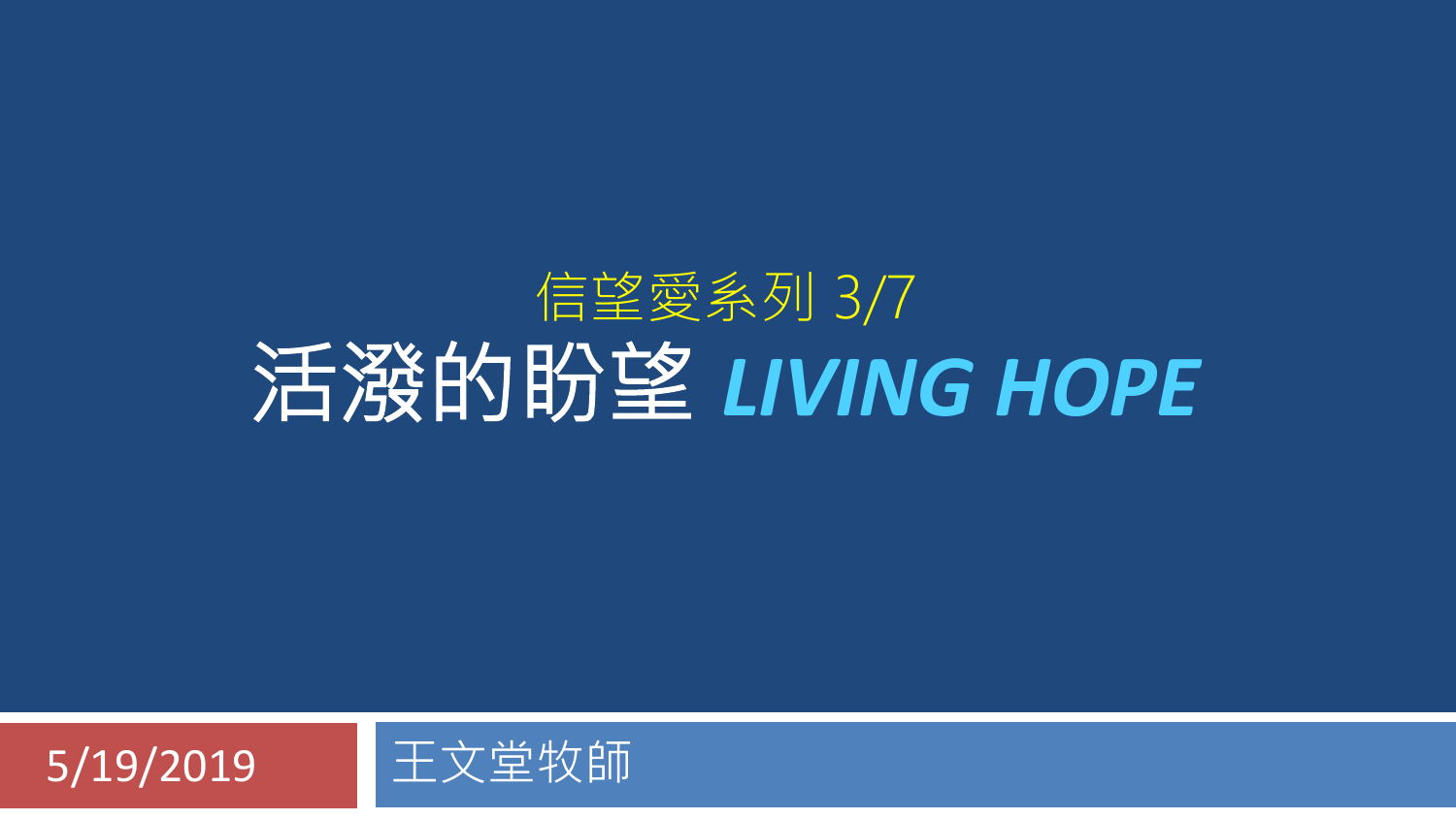## 信、望、愛 Faith, Hope, and Love

- □ 如今常存的有信,有望,有愛這三樣,其中最大的是愛。 (林前13:13)
- $\Box$  And now these three remain: faith, hope and love. But the greatest of these is love. (1 Cor. 13:13)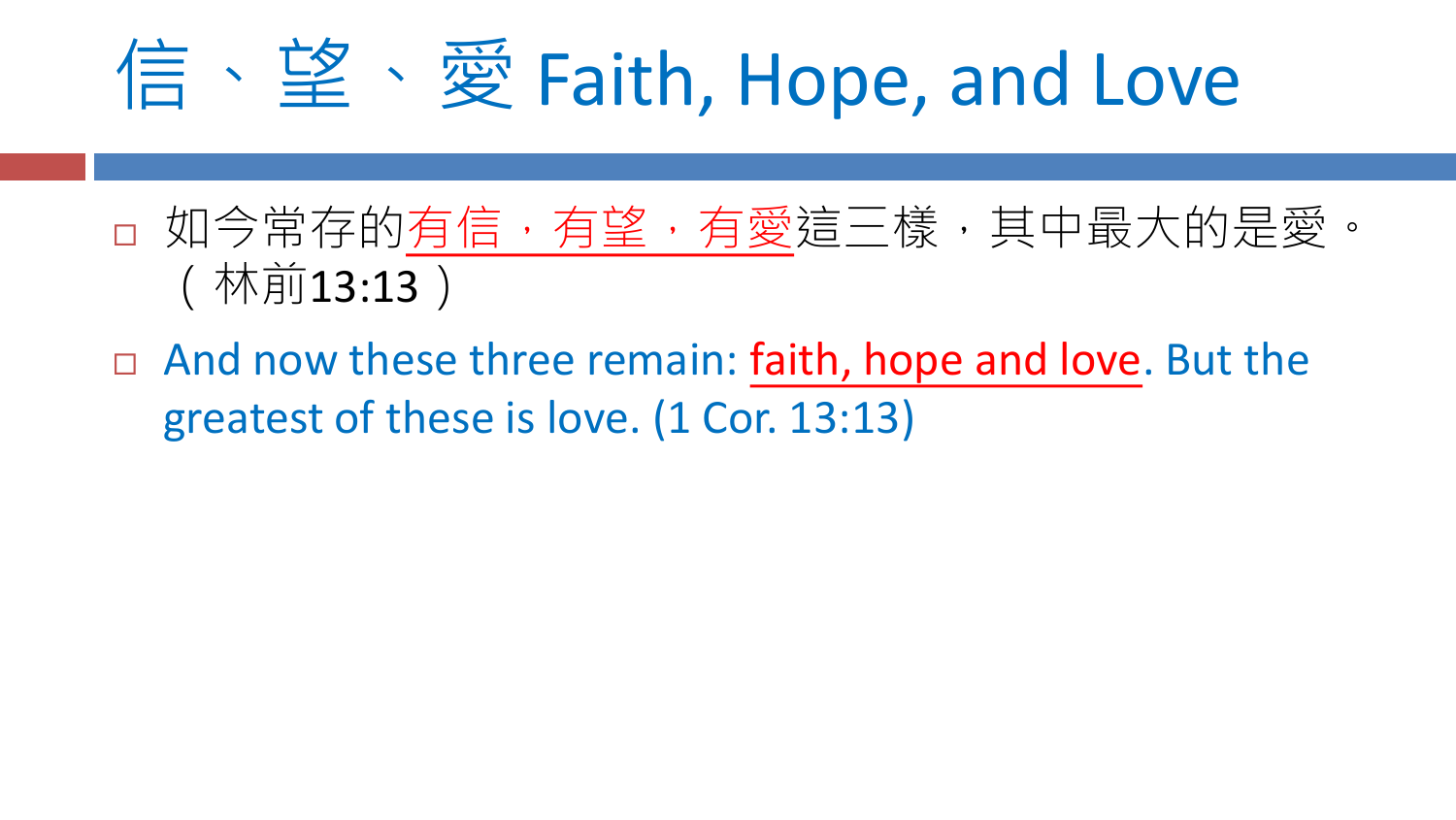#### 望的實底 The substance of hope

- 日信就是所望之事的實底,是未見之事的確據。(來11:1)
- $\Box$  Now faith is the substance of things hoped for, the evidence of things not seen. (Heb. 11:1)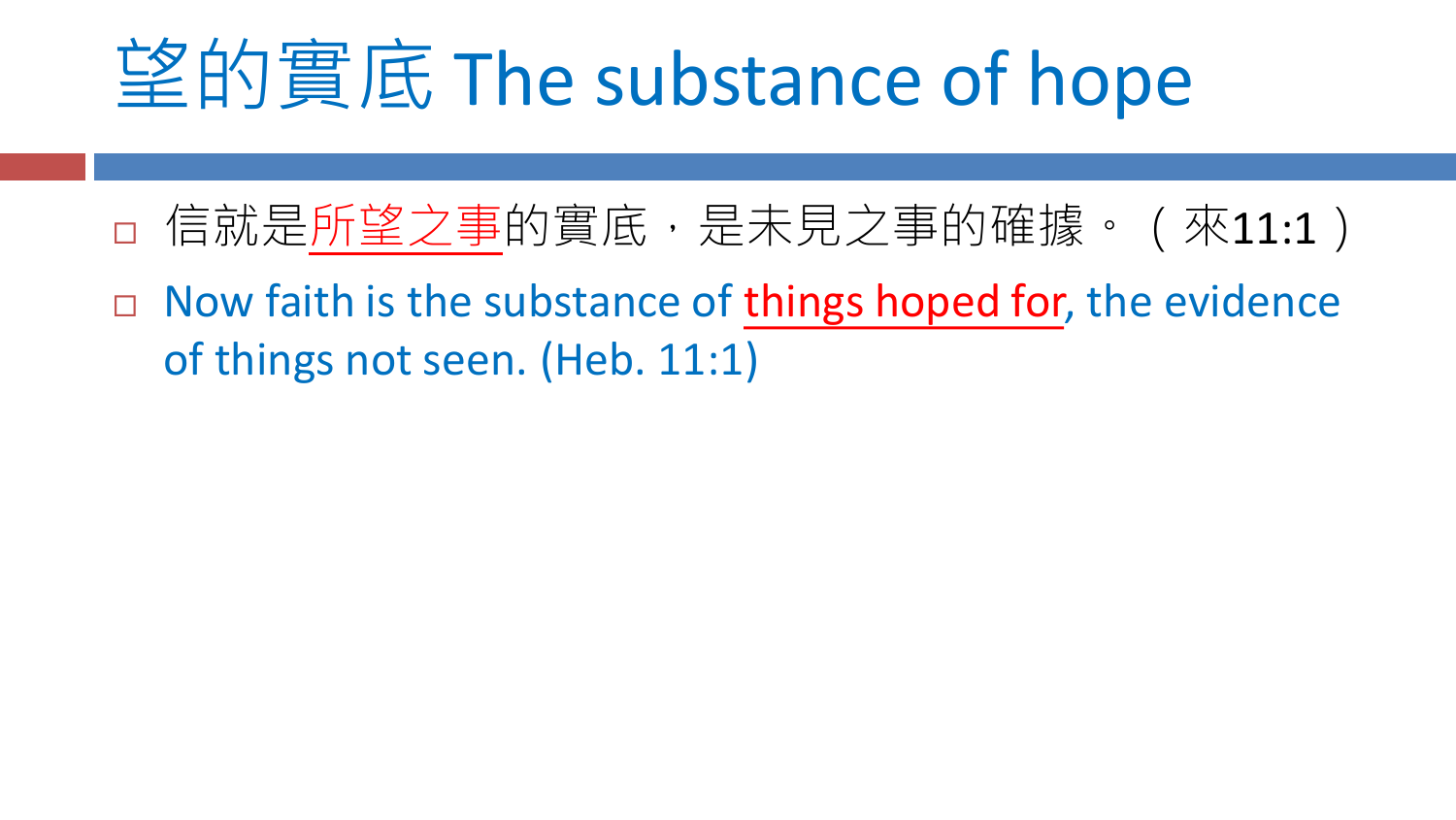# 活潑的盼望 A Living Hope

- 願頌讚歸與我們主耶穌基督的父神!他曾照自己的大憐憫 ,藉耶穌基督從死裡復活,重生了我們,叫我們有活潑的 盼望,可以得著不能朽壞、不能玷污、不能衰殘、為你們 存留在天上的基業。(彼前 1:3-4)
- Praise be to the God and Father of our Lord Jesus Christ! In his great mercy he has given us new birth into a living hope through the resurrection of Jesus Christ from the dead, and into an inheritance that can never perish, spoil or fade. This inheritance is kept in heaven for you. (1 Pet. 3-4)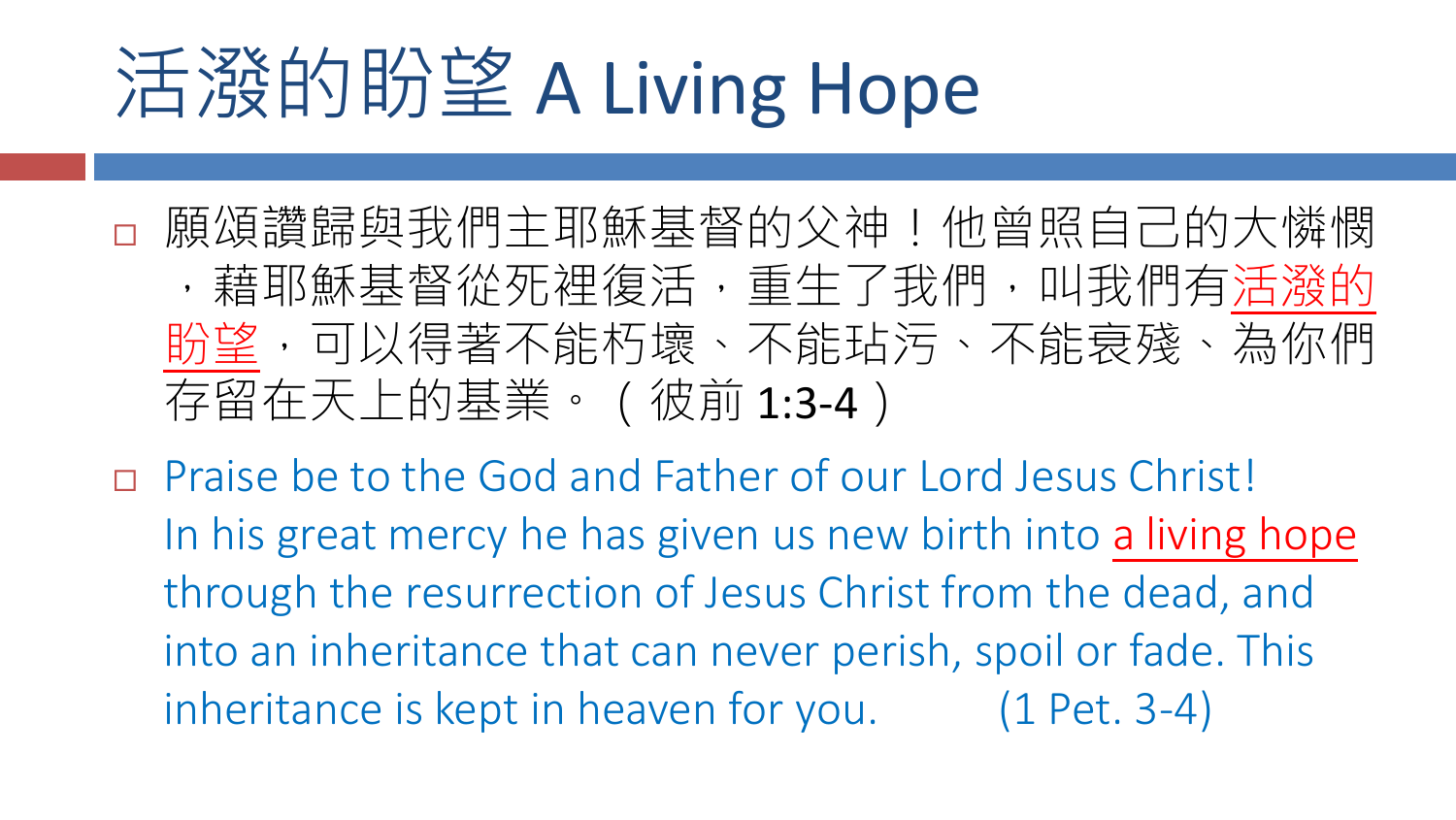#### 在無可指望的時候,因信仍有指望…

- *Against all hope, in hope he believed…*
- 他在無可指望的時候,因信仍有指望,就得以作多國的父 ,正如先前所說,「你的後裔將要如此。」(羅 4:18)
- □ Against all hope, Abraham in hope believed and so became the father of many nations, just as it had been said to him, "So shall your offspring be." (Rom. 4:18)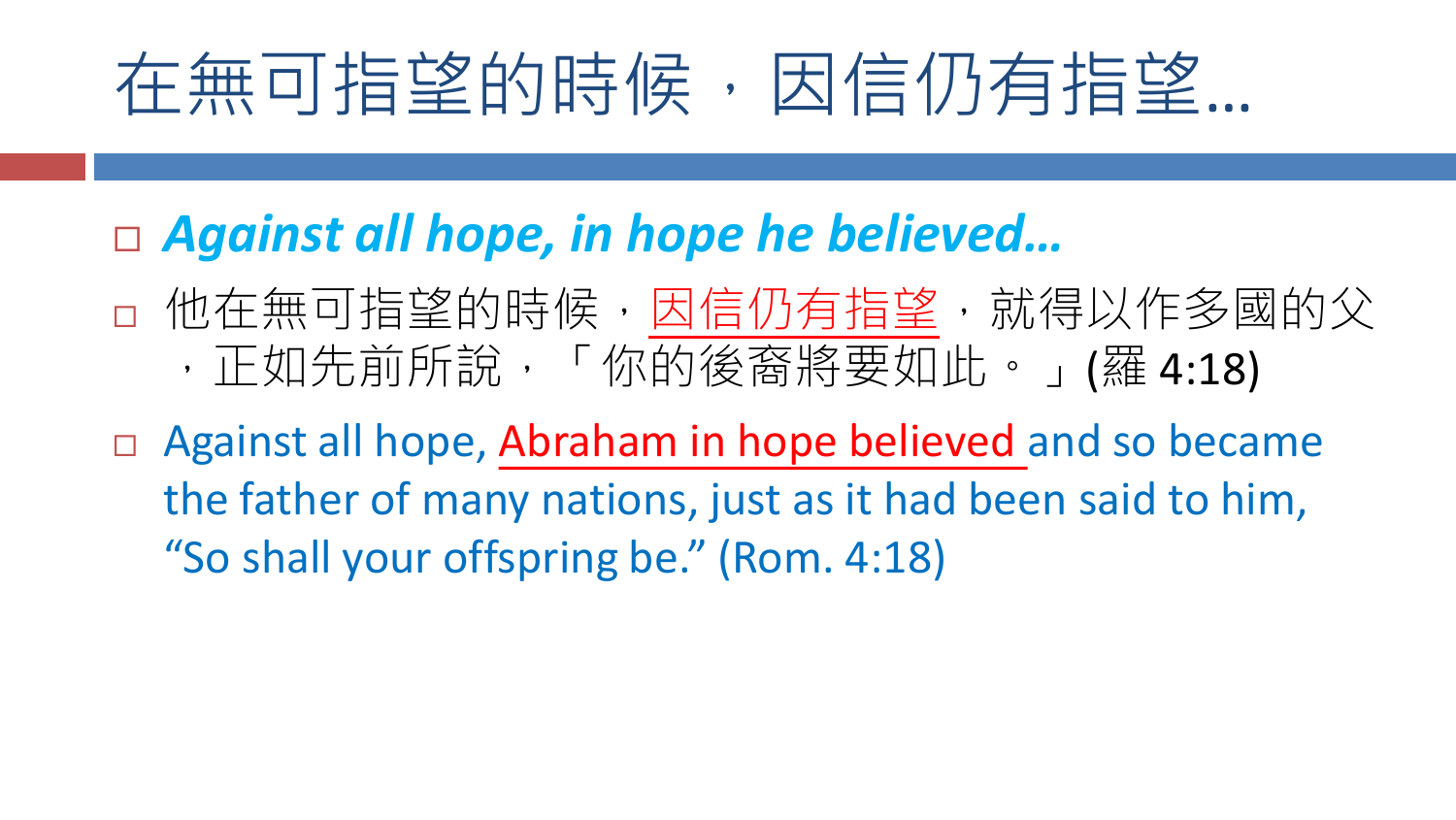#### 在無可指望的時候,因信仍有指望…

#### *Against all hope, in hope he believed*

- **a**弟兄們,我們不要你們不曉得,我們從前在亞西亞遭遇苦 難,被壓太重,力不能勝,甚至連活命的指望都絕了;
- □ 自己心裡也斷定是必死的,叫我們不靠自己,只靠叫死人 復活的神。他曾救我們脫離那極大的死亡,現在仍要救我 們,並且我們指望他將來還要救我們。 (林後1:8-10)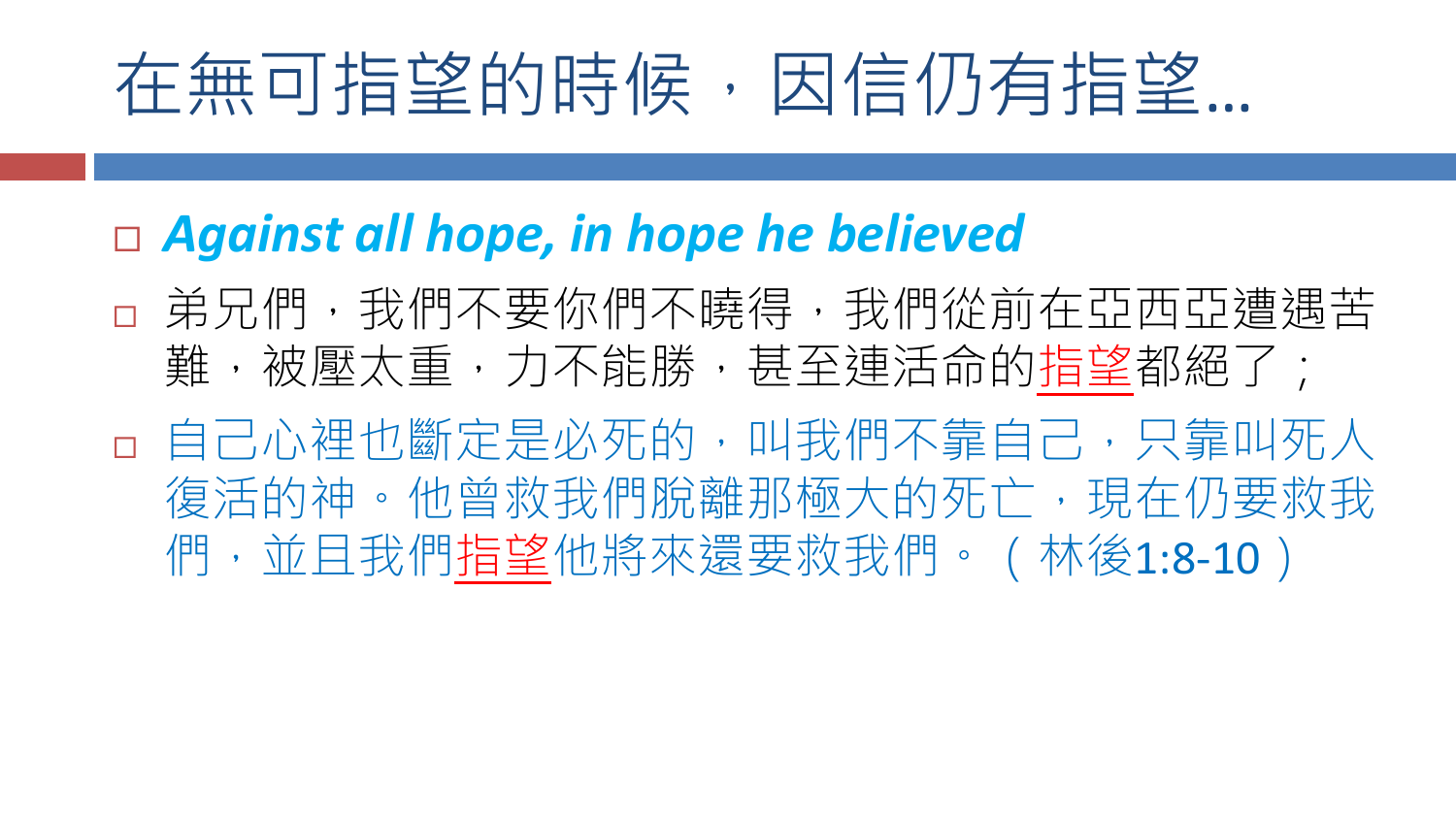# 活潑的盼望 A Living Hope

- 一、盼望的實情 The Facts of Hope
- 二、盼望的根基 The Foundation of Hope
- 三、盼望的功效 The Functions of Hope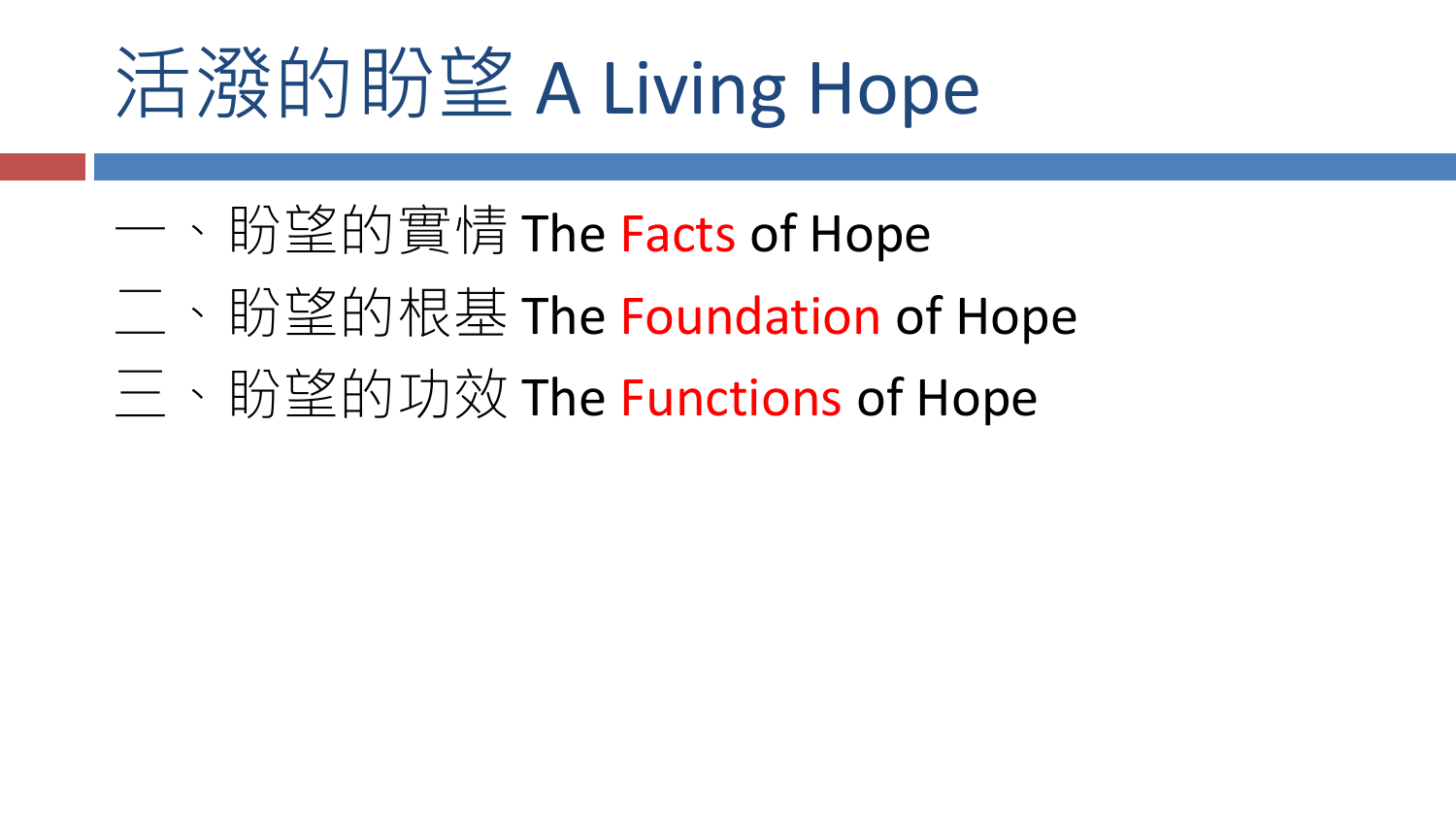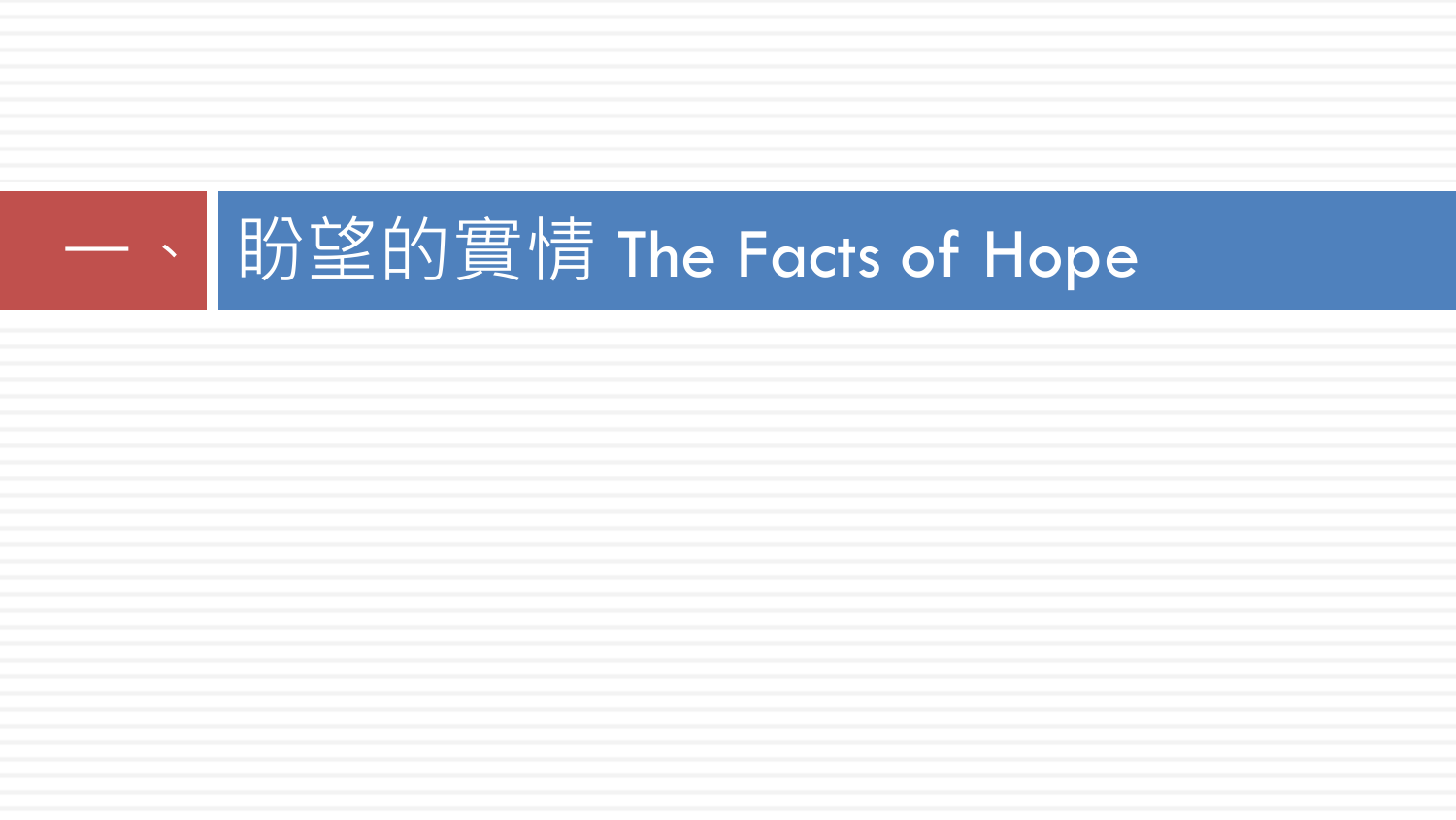## 今世與來世的應許

#### *Promise for this age and the age to come*

- □ 耶穌說:「我實在告訴你們,人為神的國撇下房屋,或是 妻子、弟兄、父母、兒女,沒有在今世不得百倍,在來世 不得永生的。」(路 Luke 18:29-30)
- $\Box$  "Truly I tell you," Jesus said to them, "no one who has left home or wife or brothers or sisters or parents or children for the sake of the kingdom of God will fail to receive many times as much in this age, and in the age to come eternal life."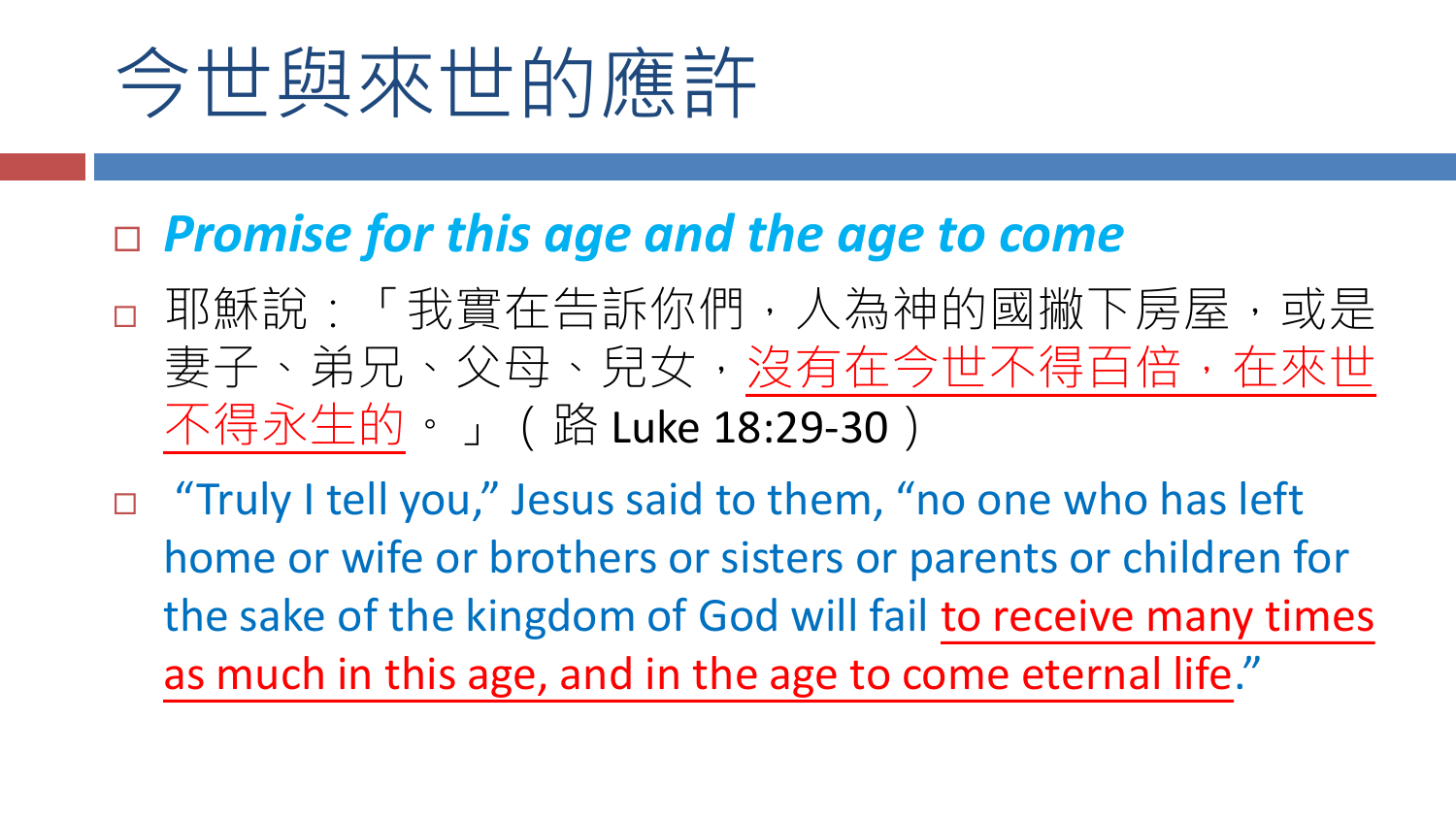# 永生的盼望 The hope of eternal life

- 好叫我們因他的恩得稱為義,可以憑著永生的盼望成為後 嗣。(多3:7)
- $\Box$  So that, having been justified by his grace, we might become heirs having the hope of eternal life. (Titus 3:7)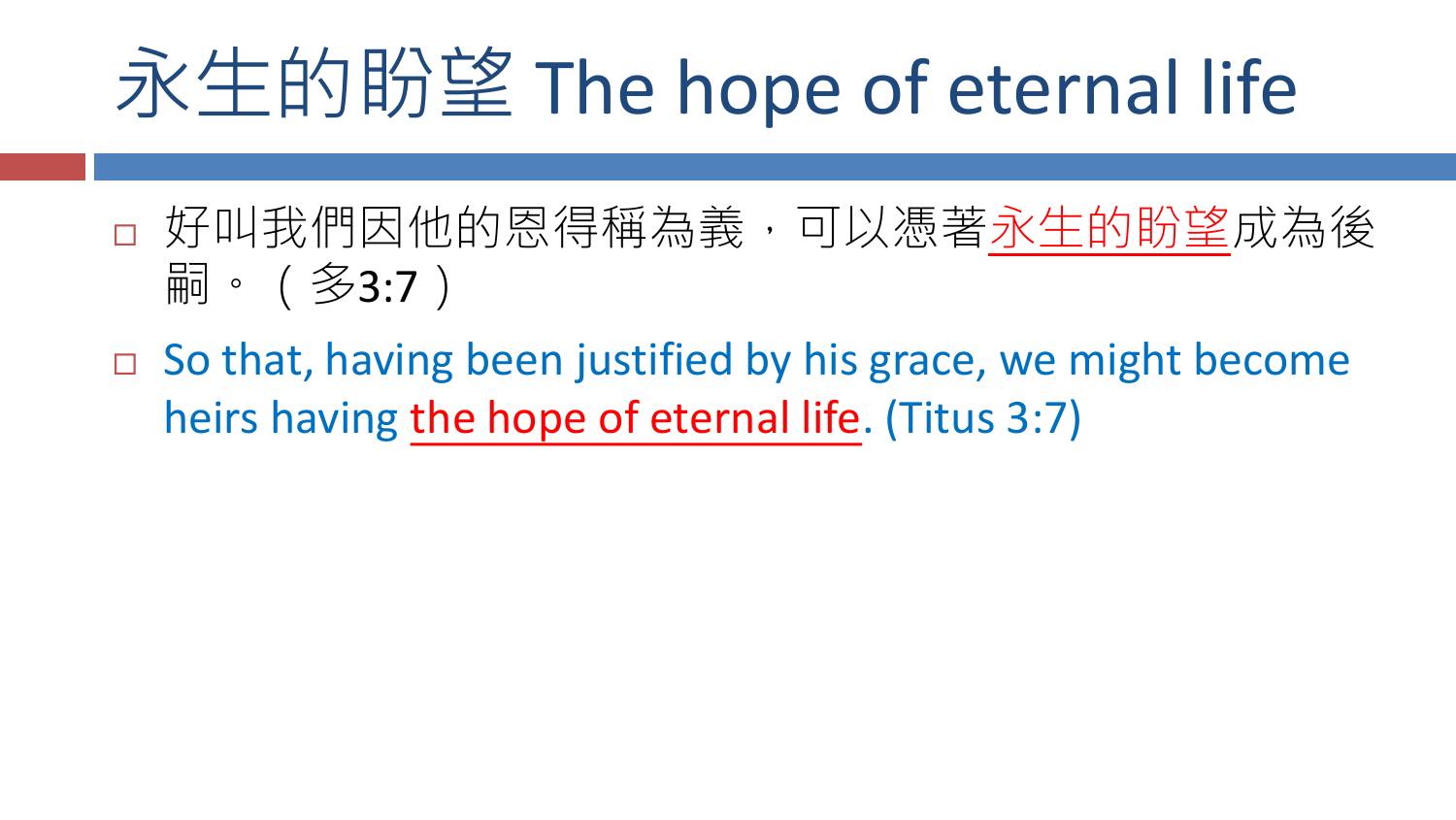# 今生的指望 Hope of the present life

- 他曾救我們脫離那極大的死亡,現在仍要救我們,並且我 們指望他將來還要救我們。(林後1:10)
- $\Box$  He has delivered us from such a deadly peril, and he will deliver us again. On him we have set our hope that he will continue to deliver us. (2 Cor. 1:10)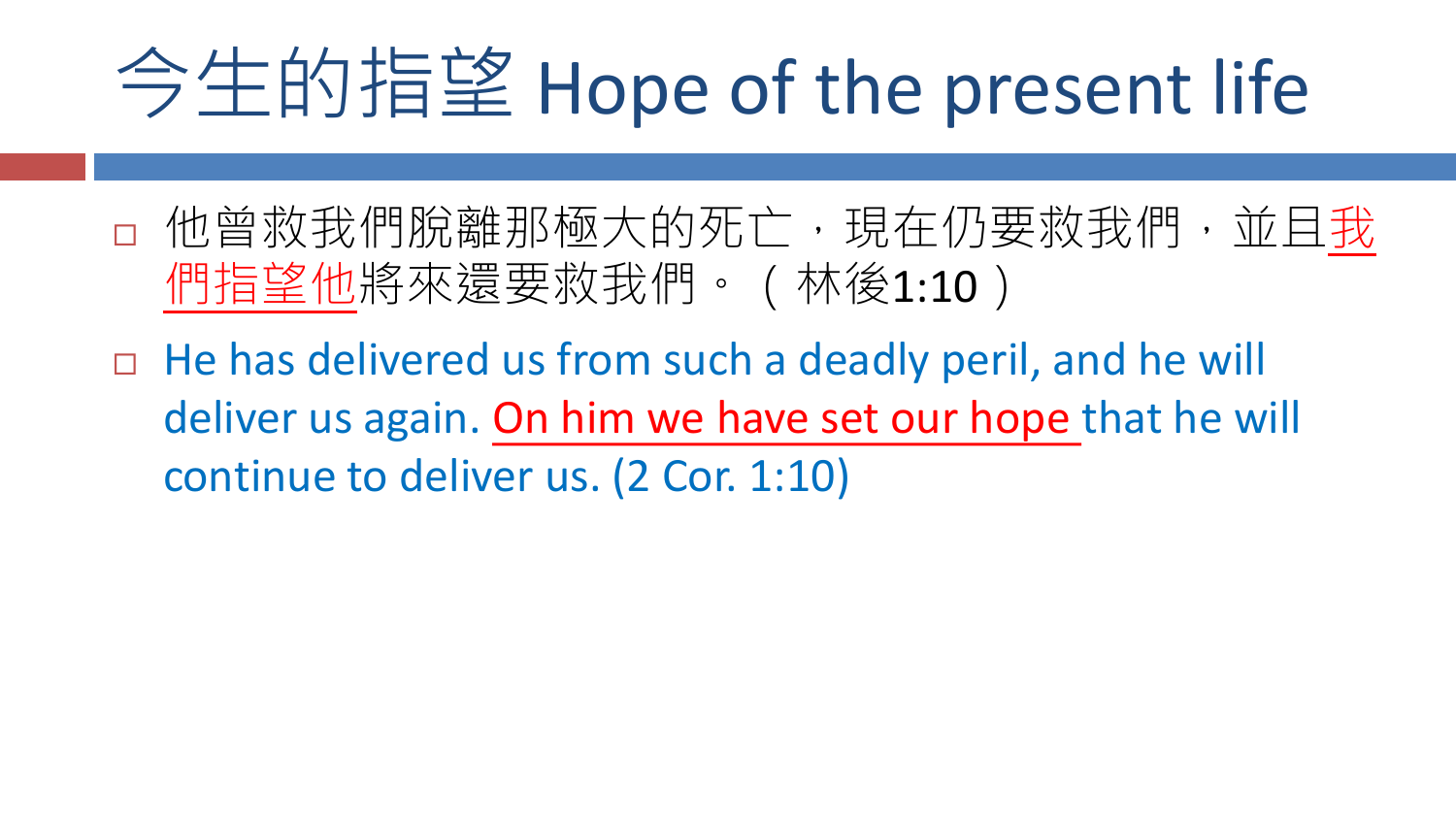

#### *The "Three Views" guided by hope*

- 1. 盼望導向的人生觀 Hope-guided Life View
- 2. 盼望導向的價值觀 Hope-guided Value View
- 3. 盼望導向的世界觀 Hope-guided World View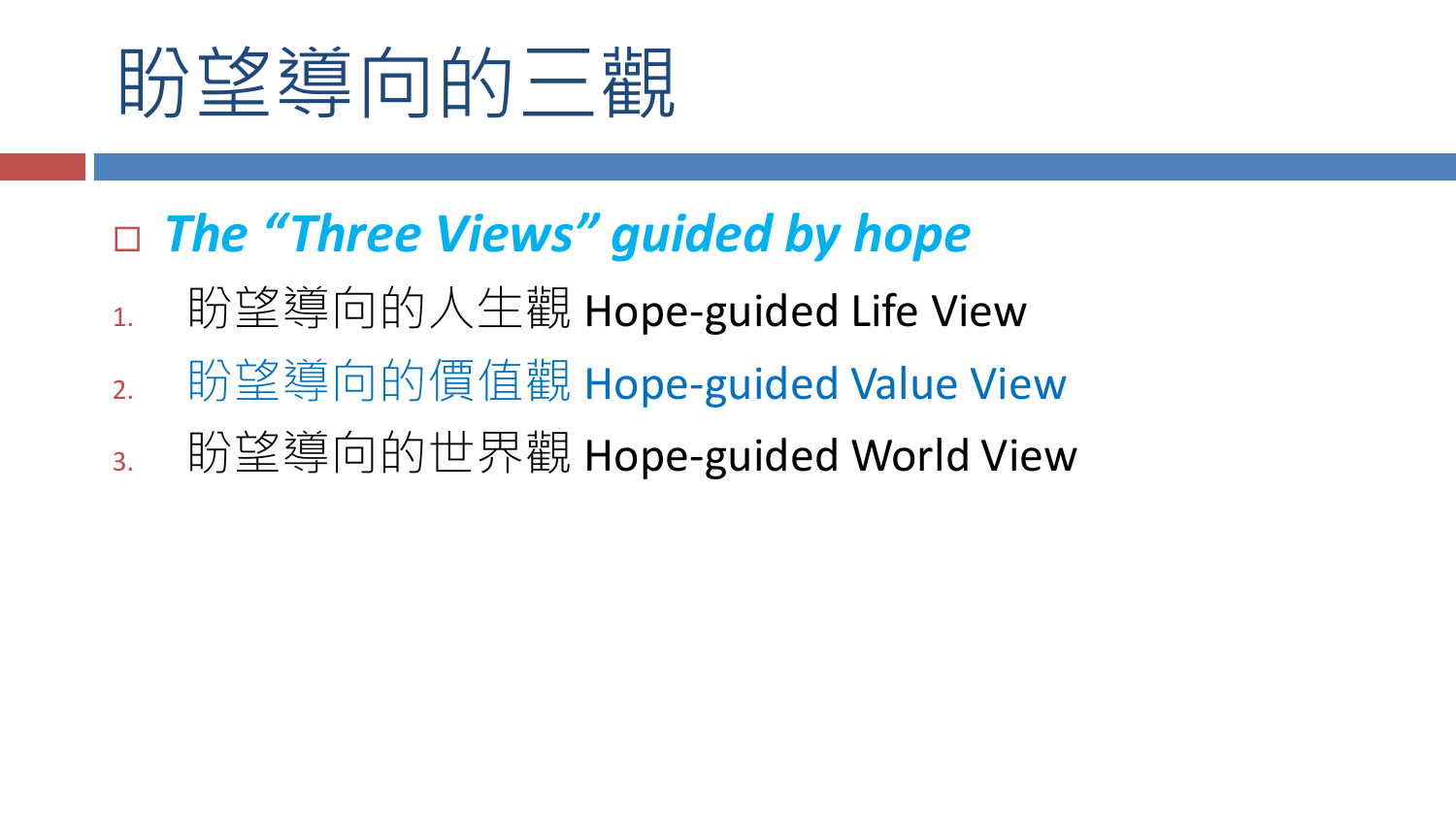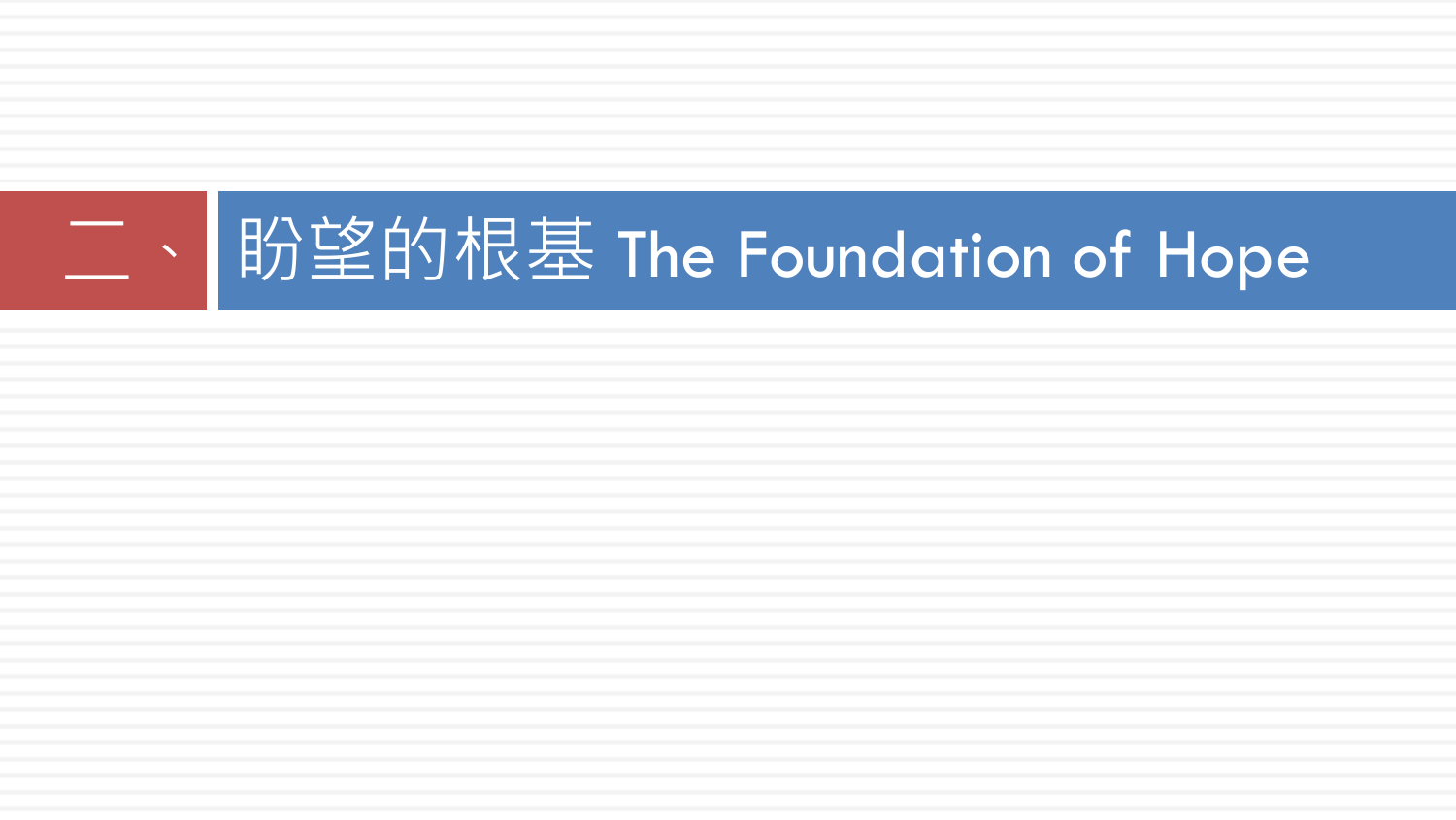#### 耶穌基督 Jesus Christ

- 願頌讚歸與我們主耶穌基督的父神!他曾照自己的大憐憫 ,藉耶穌基督從死裡復活,重生了我們,叫我們有活潑的 盼望,可以得著不能朽壞、不能玷污、不能衰殘、為你們 存留在天上的基業。(彼前 1:3-4)
- Praise be to the God and Father of our Lord Jesus Christ! In his great mercy he has given us new birth into a living hope through the resurrection of Jesus Christ from the dead, and into an inheritance that can never perish, spoil or fade. This inheritance is kept in heaven for you. (1 Pet. 3-4)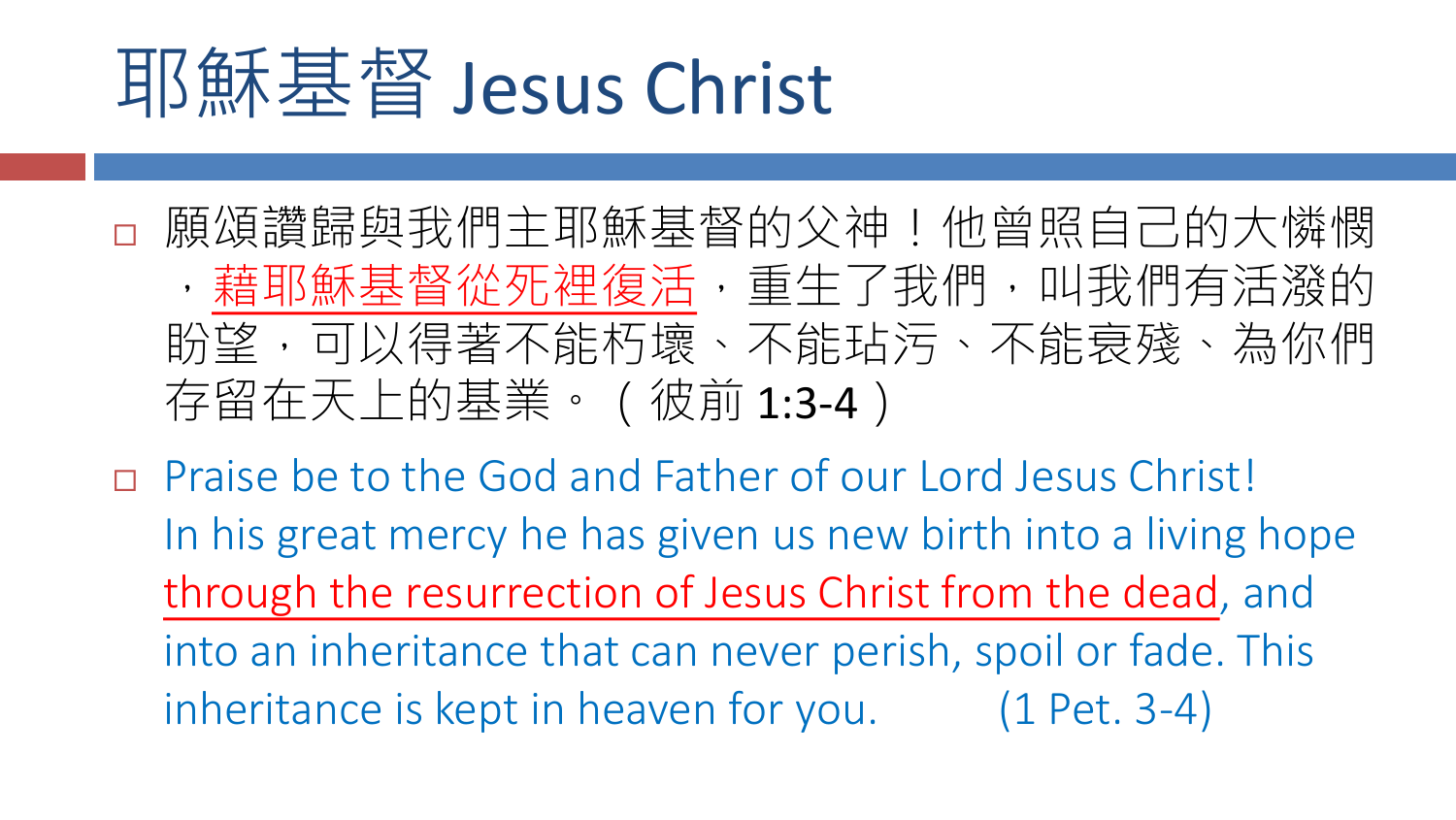# 使人有盼望的神 The God of Hope

- 日 但願使人有盼望的神,因信將諸般的喜樂、平安充滿你們 的心,使你們藉著聖靈的能力大有盼望。 (羅15:13)
- May the God of hope fill you with all joy and peace as you trust in him, so that you may overflow with hope by the power of the Holy Spirit. (Rom. 15:13)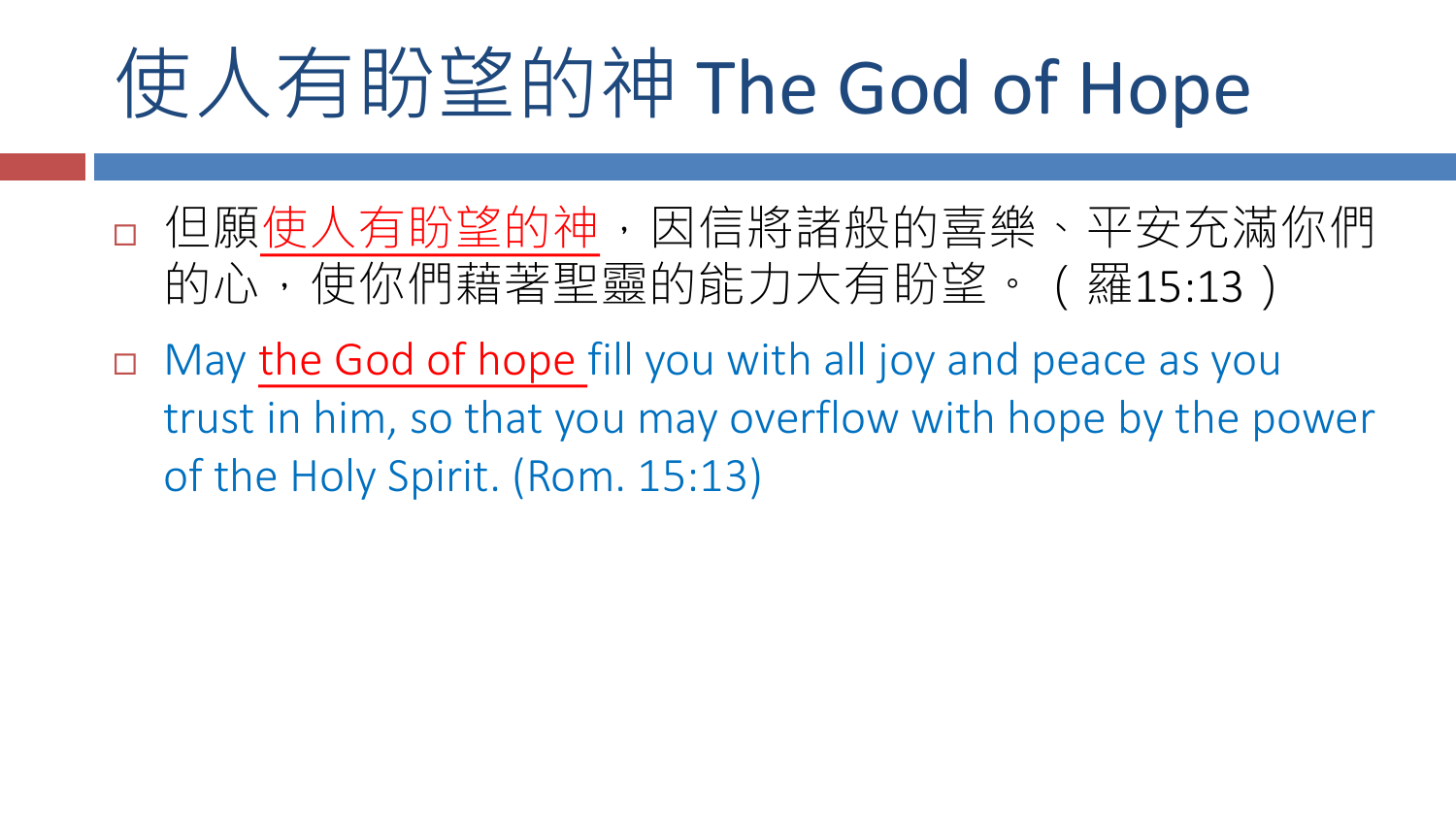## 聖靈的能力 Power of the Holy Spirit

- 但願使人有盼望的神,因信將諸般的喜樂、平安充滿你們 的心,使你們藉著聖靈的能力大有盼望。(羅15:13)
- May the God of hope fill you with all joy and peace as you trust in him, so that you may overflow with hope by the power of the Holy Spirit. (Rom. 15:13)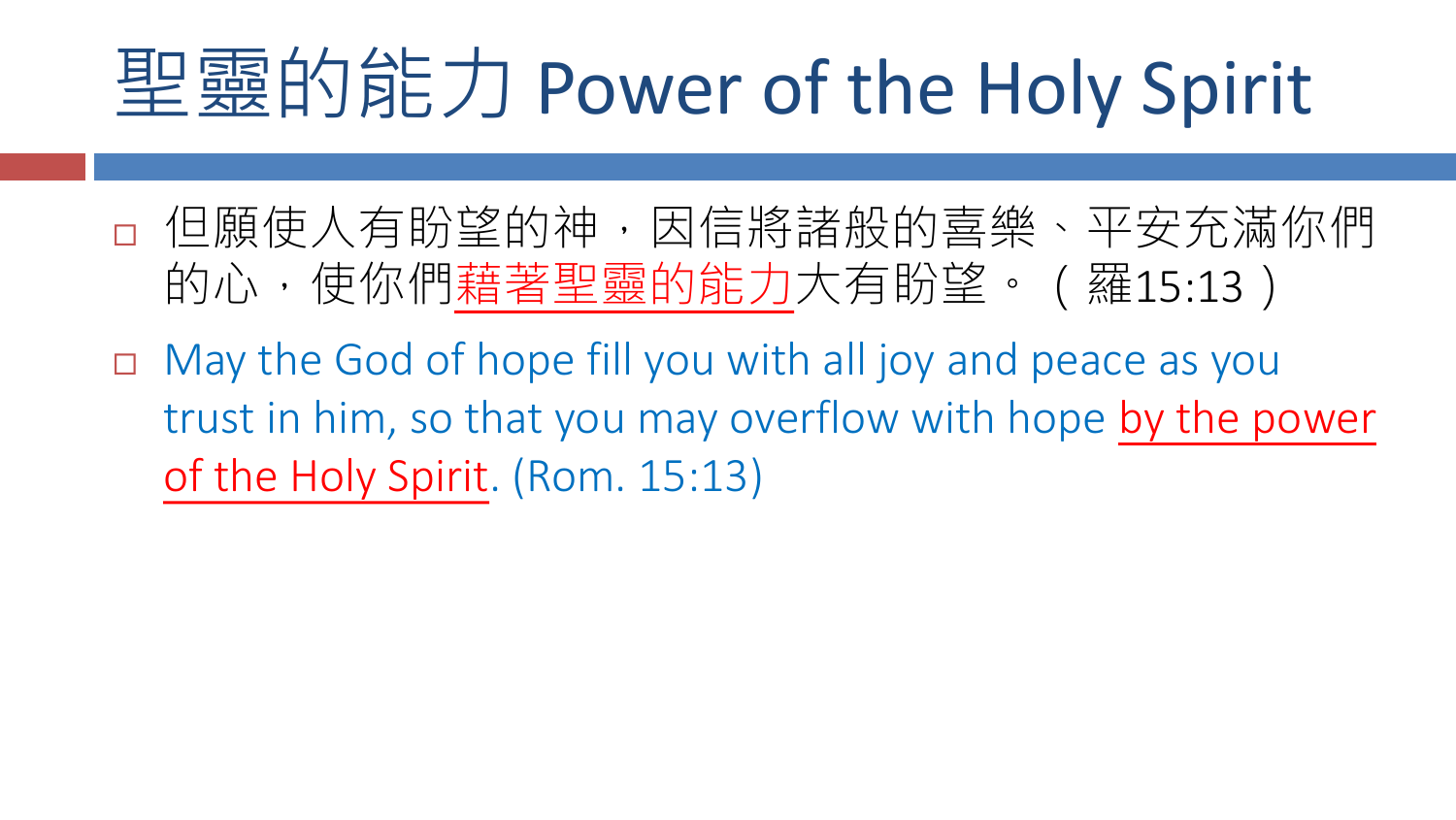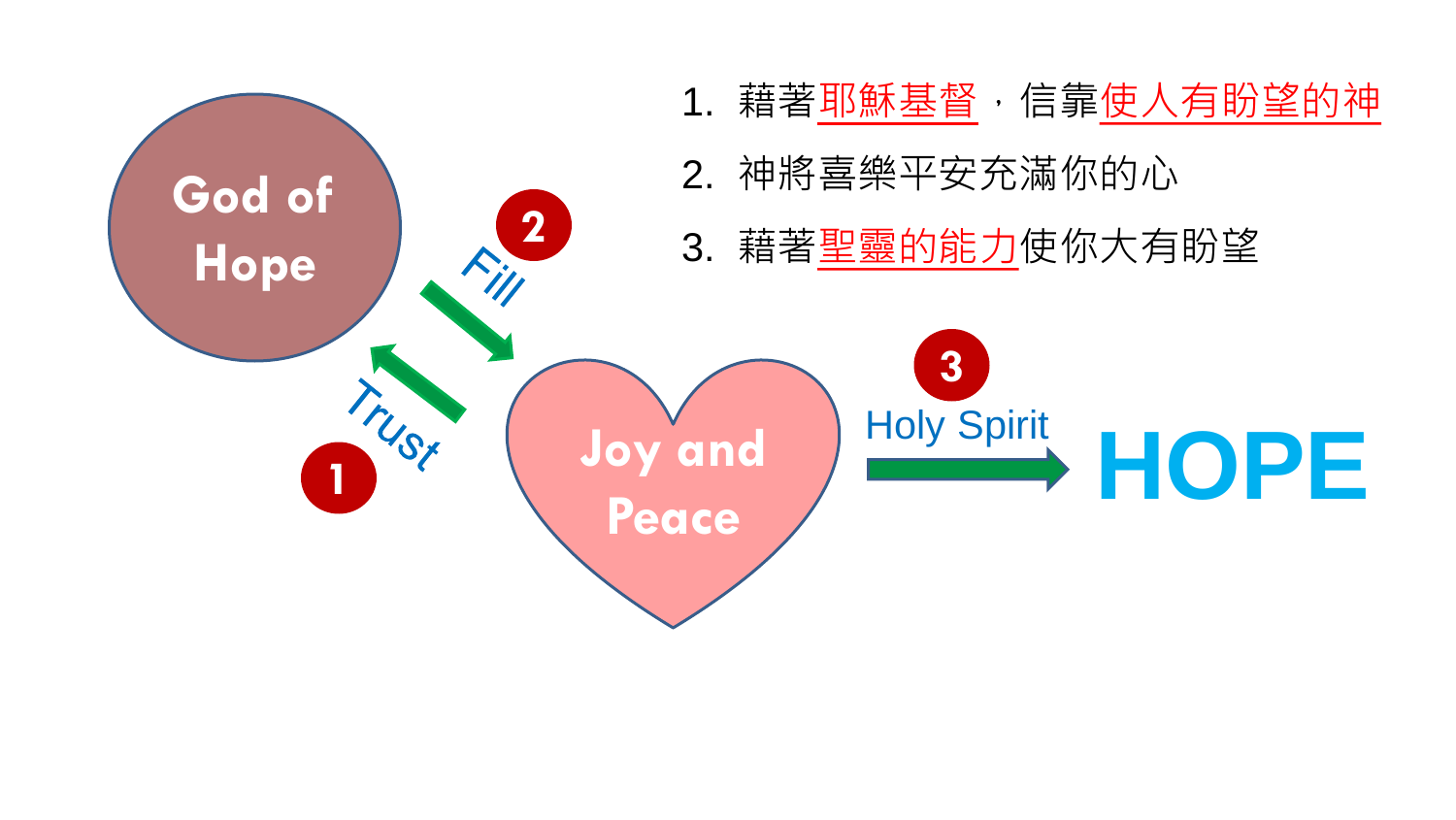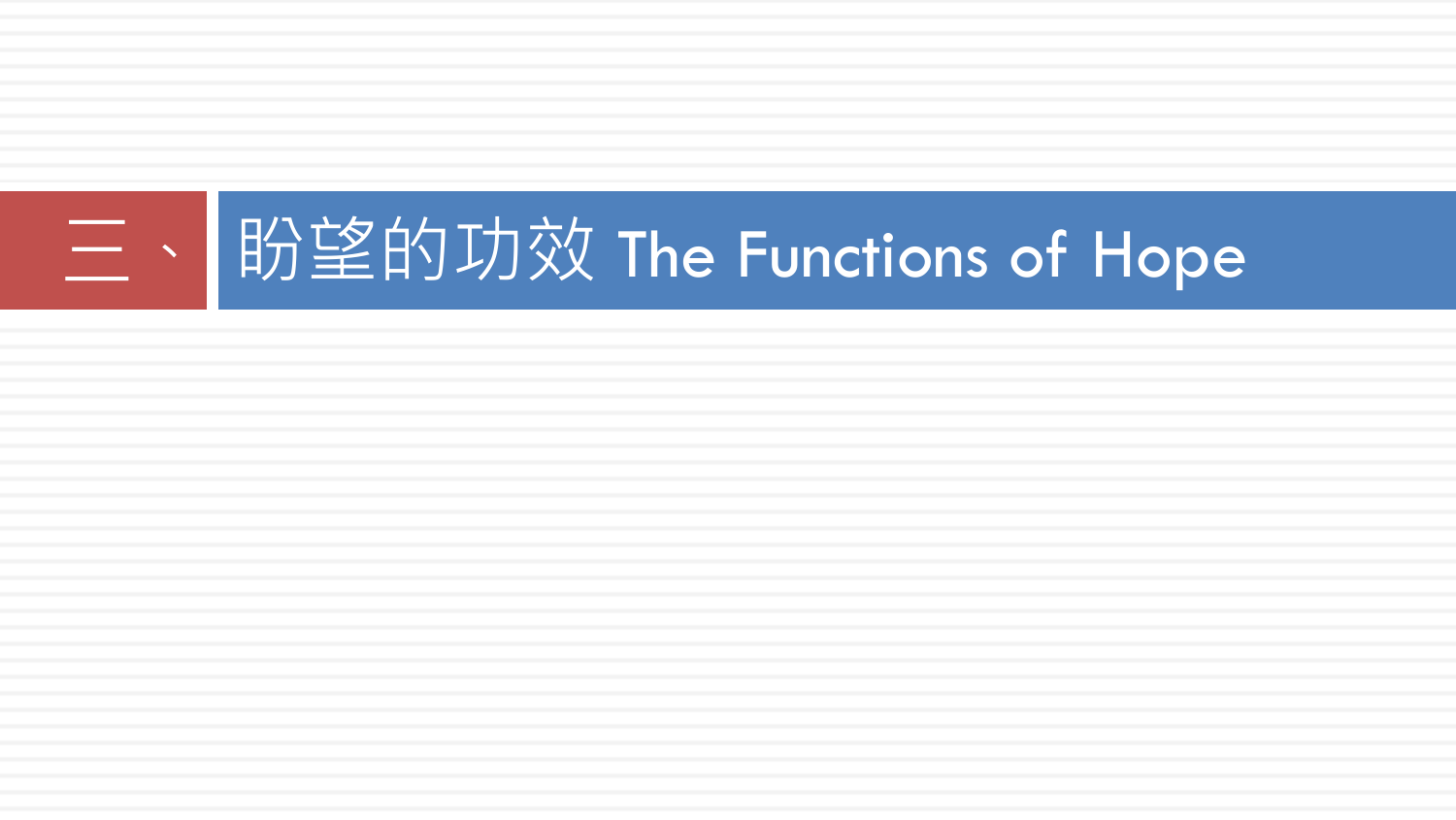#### **靈魂的錨 An anchor for the soul**

- **□ 我們有這指望,如同靈魂的錨,又堅固又牢靠,且通入幔** 內…(來6:19)
- We have this *hope* as an anchor for the soul, firm and secure. It enters the inner sanctuary behind the curtain…(Heb. 6:19)
	- 通入幔內:進入至聖所,來到神的面前。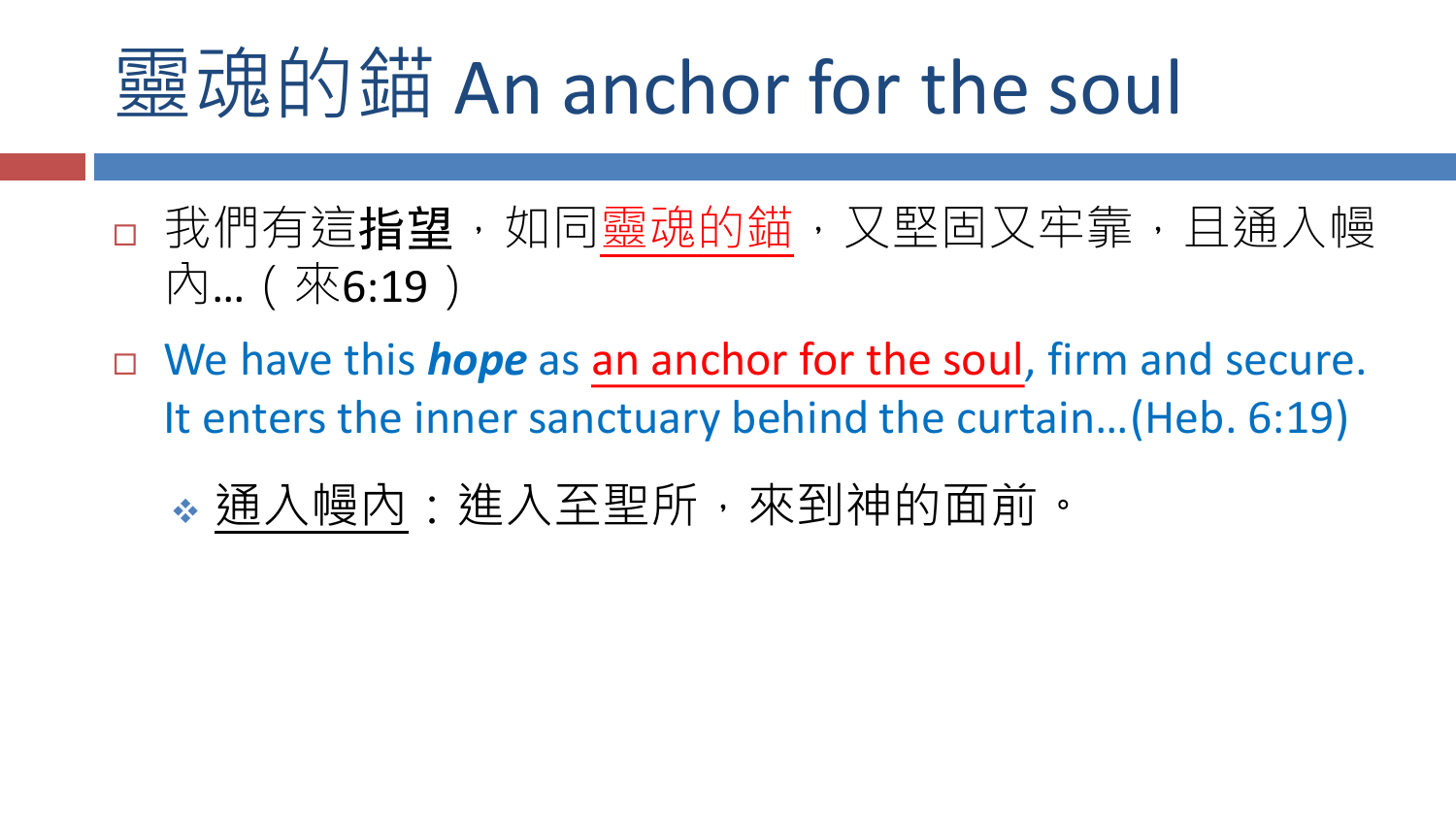# 因盼望耶穌基督所存的忍耐

#### *Endurance inspired by hope in Jesus Christ*

- 口 在神我們的父面前,不住的記念你們因信心所做的工夫, 因愛心所受的勞苦,因盼望我們主耶穌基督所存的忍耐。 (帖前1:3)
- □ We remember before our God and Father your work produced by faith, your labor prompted by love, and your endurance inspired by hope in our Lord Jesus Christ. (1 The.
	- 1:3)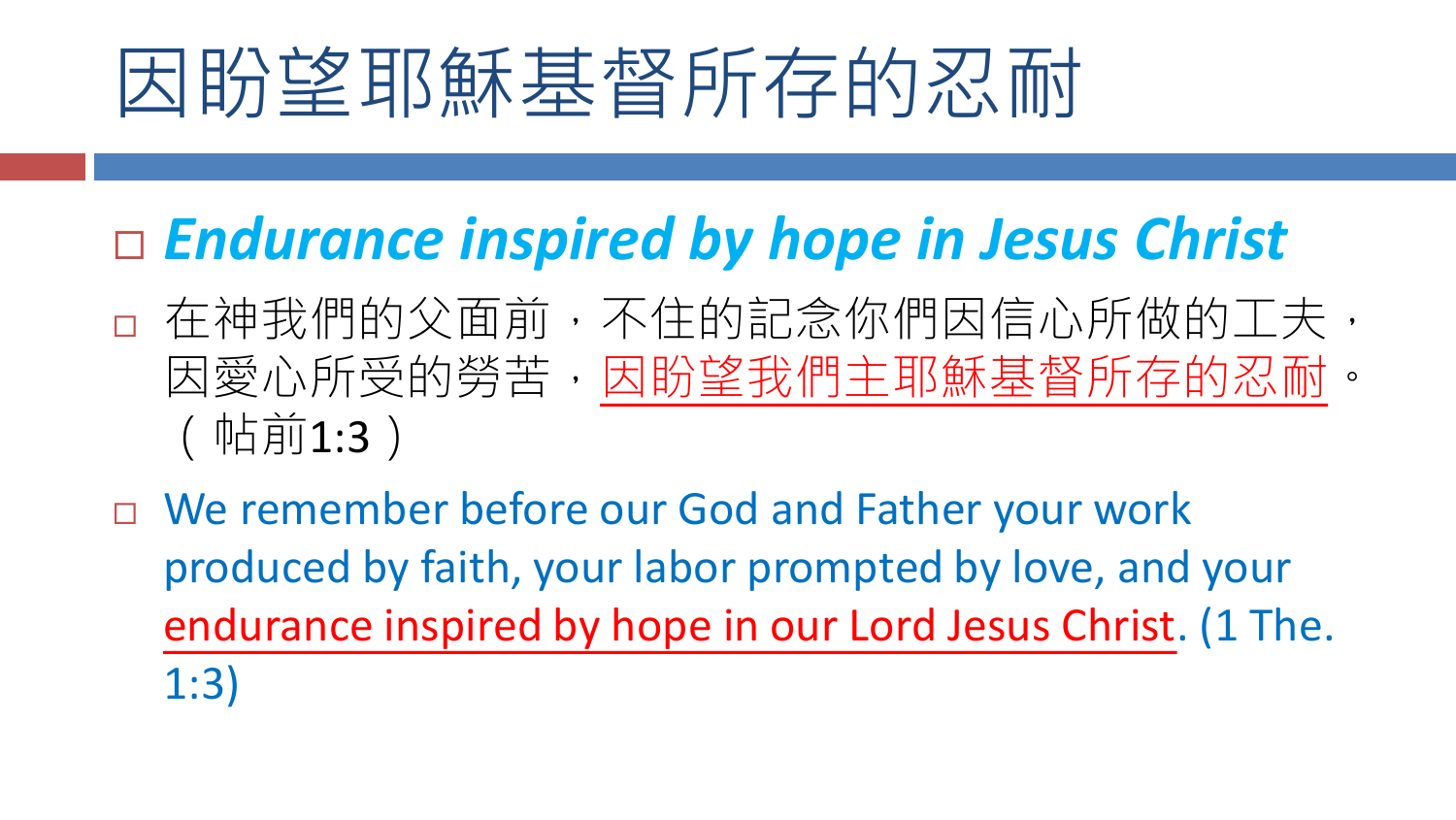## 同有一個指望 Called to one Hope

- □ 身體只有一個, 聖靈只有一個, 正如你們蒙召同有一個指 望。一主,一信,一浸,一神,就是眾人的父。(弗4:4-6)
- $\Box$  There is one body and one Spirit, just as you were called to one hope when you were called; one Lord, one faith, one baptism; one God and Father of all. (Eph. 4:4-6)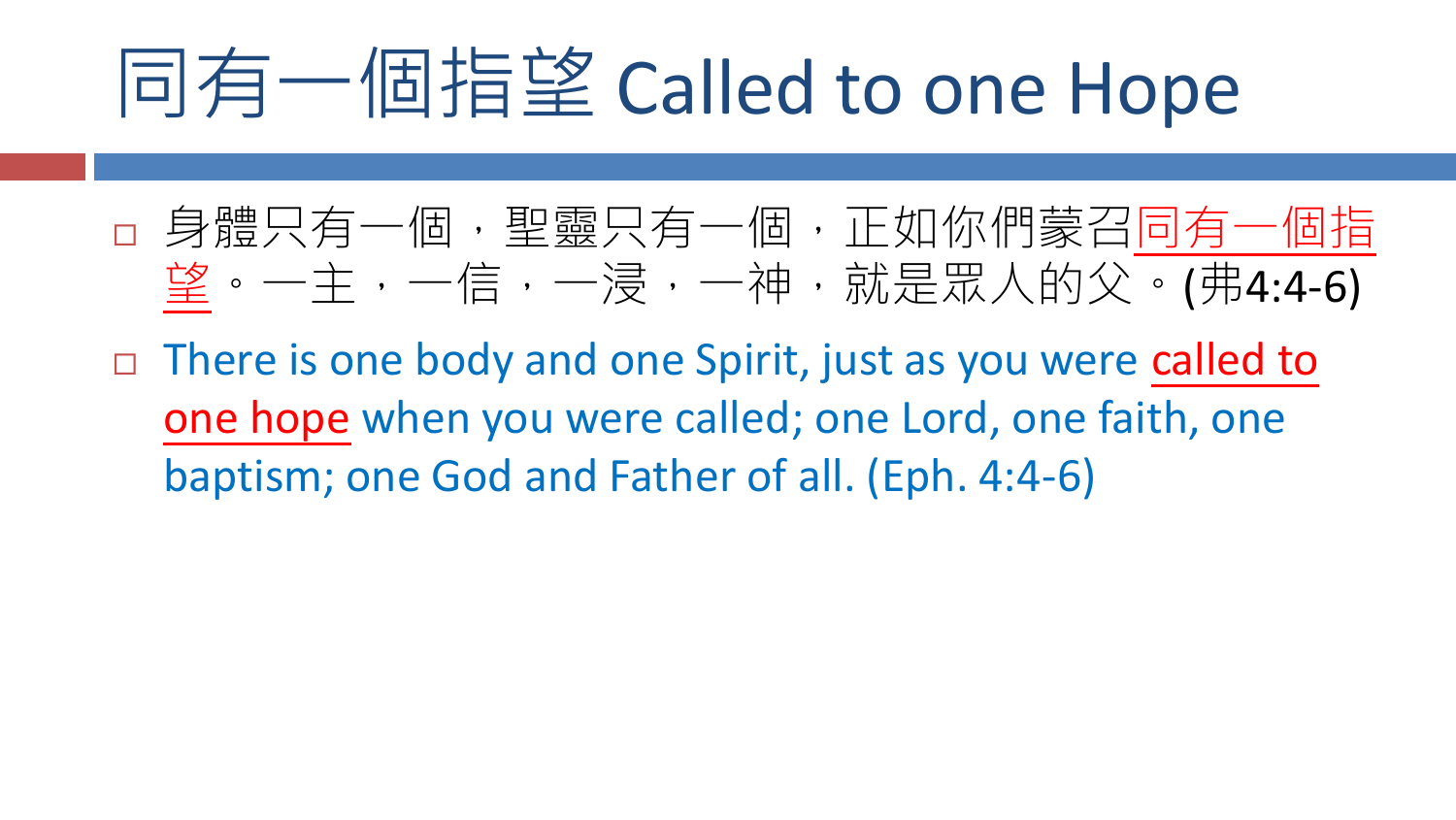#### 如何成為一位基督徒 How to become a Christian

- **Admit 認罪:**以謙卑的心,向神承認自己是一個罪人。 • 因為世人都犯了罪,虧缺了神的榮耀 (羅 3:23)
- **Believe 相信:**以信心接受耶穌為主,相信他因救贖你而 被釘死在十字架上。
	- 就是神的義,因信耶穌基督加給一切相信的人,並沒有分別(羅 3:22)
- **Confess 宣告:**決志信主,公開表明自己與基督的關係。
	- 你若口裡認耶穌為主,心裡信神叫他從死裡復活,就必得救。因為人心裡 相信,就可以稱義;口裡承認,就可以得救。(羅 10:9-10)